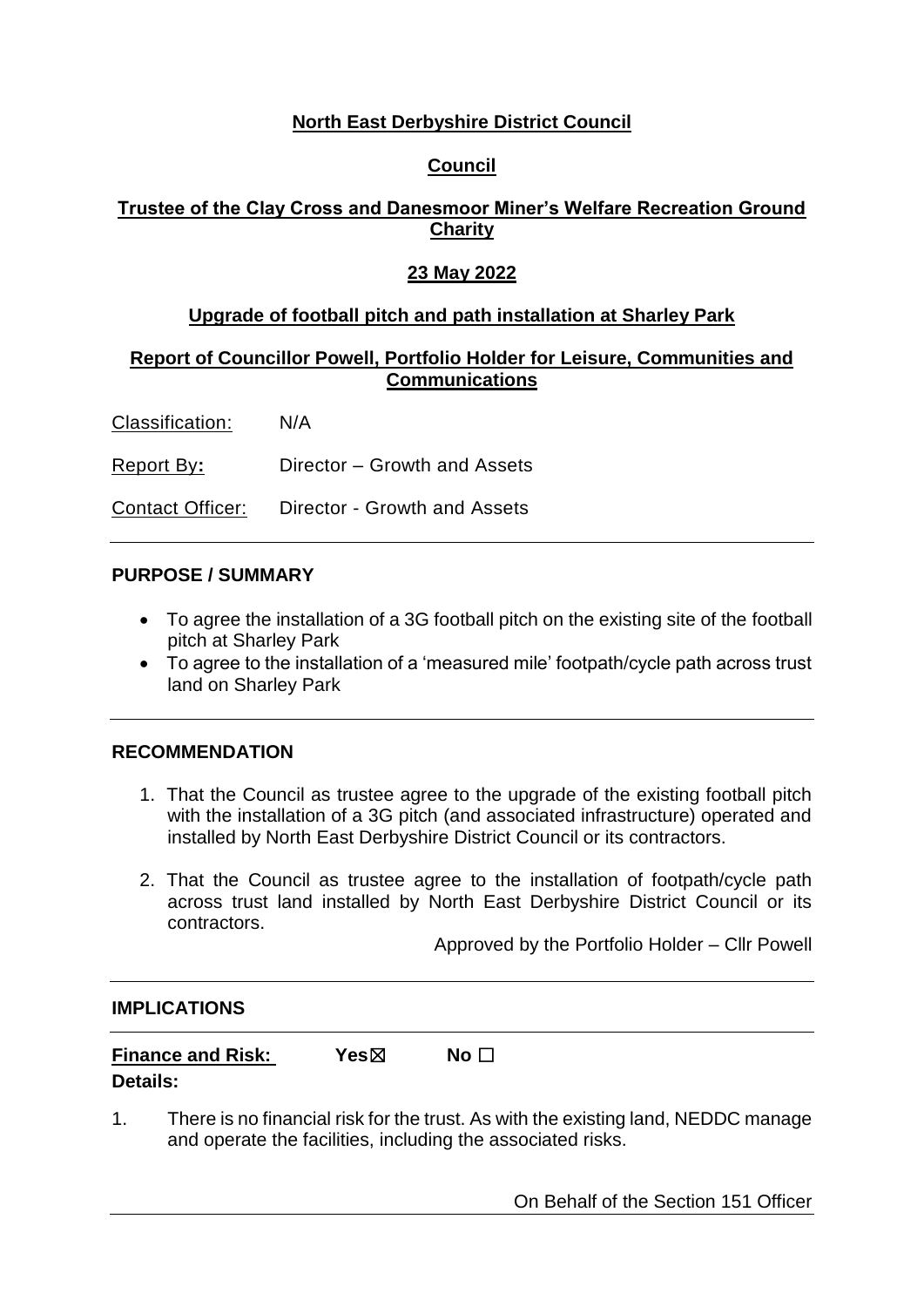| <b>Legal (including Data Protection):</b> | Yes⊠ | No $\Box$ |
|-------------------------------------------|------|-----------|
| <b>Details:</b>                           |      |           |

North East Derbyshire District Council are the Trustee of the Clay Cross and Danesmoor Miner's Welfare Recreation Ground Charity by virtue of a Charity Commission Order dated 8 September 1988. This charity is subdivided into 2 further charities one of which is the Recreation Ground Charity. The Order stipulates that the object of the Recreation Ground Charity is "to provide and maintain in the interests of social welfare a recreation ground for the benefit of the inhabitants of the Parish of Clay Cross and the neighbourhood thereof without distinction of political, religious or other opinions, with the object of improving the conditions or life for the said inhabitants".

The proposals and recommendations in the report are considered to meet the object of the Recreation Ground Charity.

On Behalf of the Solicitor to the Council

**Staffing: Yes**☐ **No** ☒ **Details:**

No Staffing implications associated with this report.

On behalf of the Head of Paid Service

#### **DECISION INFORMATION**

| <b>Decision Information</b>                                                                                                                                                                                                               |                                     |
|-------------------------------------------------------------------------------------------------------------------------------------------------------------------------------------------------------------------------------------------|-------------------------------------|
| Is the decision a Key Decision?<br>A Key Decision is an executive decision which has a<br>significant impact on two or more District wards or<br>which results in income or expenditure to the Council<br>above the following thresholds: | N/A                                 |
| <b>NEDDC:</b><br>Revenue - £100,000 $\Box$ Capital - £250,000 $\boxtimes$<br>⊠ Please indicate which threshold applies                                                                                                                    |                                     |
| Is the decision subject to Call-In?<br>(Only Key Decisions are subject to Call-In)                                                                                                                                                        | N/A                                 |
| <b>District Wards Significantly Affected</b>                                                                                                                                                                                              | Clay cross wards and<br>surrounding |
| <b>Consultation:</b><br>Leader / Deputy Leader $\boxtimes$ Cabinet $\boxtimes$<br>$SMT \quad \boxtimes$<br><b>Relevant Service Manager ⊠</b><br>Members $\Box$ Public $\Box$ Other $\Box$                                                 | Yes                                 |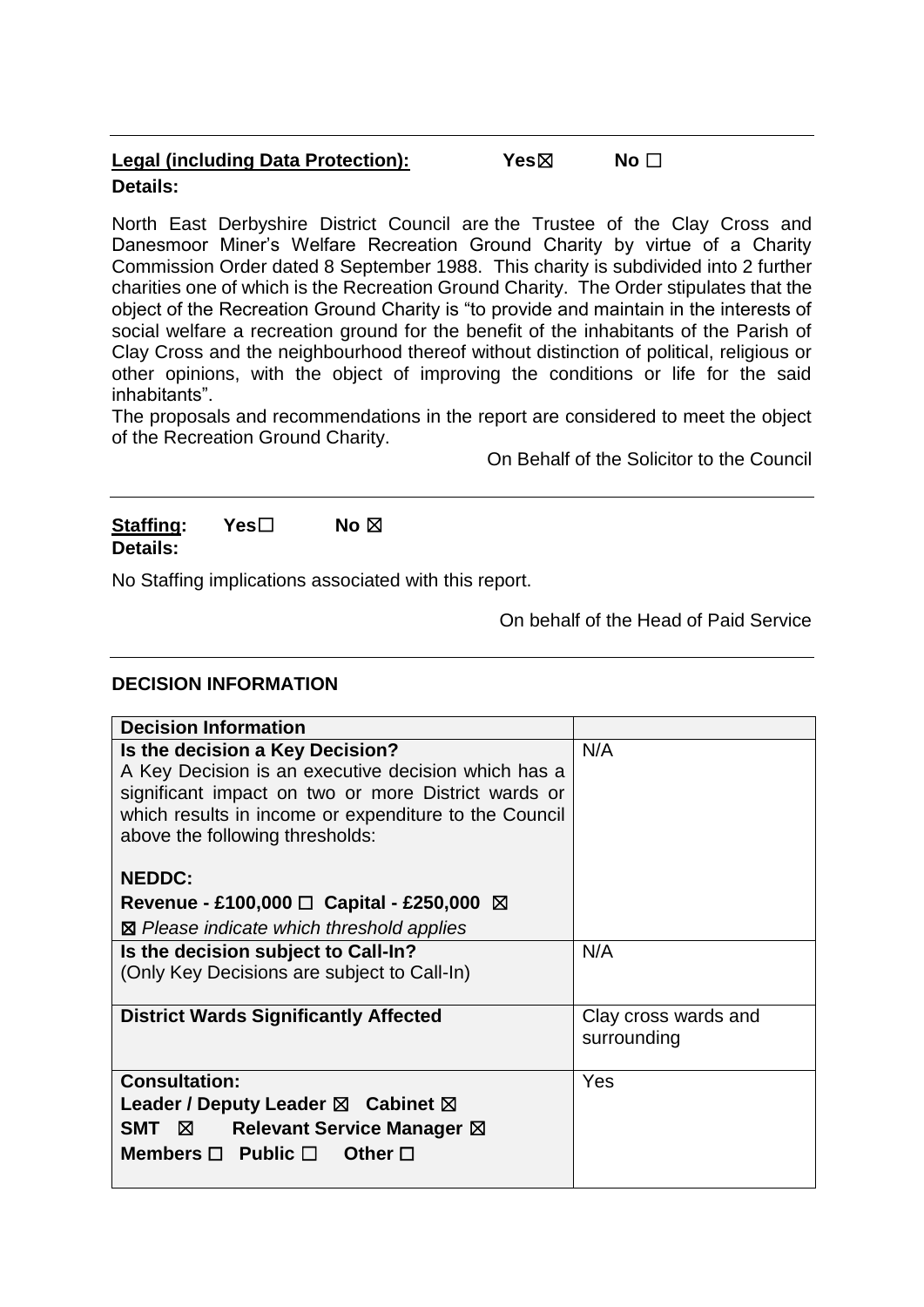**Links to Council Plan priorities, including Climate Change, Equalities, and Economics and Health implications.**

RES 01 - Whist maintaining high quality leisure facilities, reduce the annual subsidy of the leisure service year on year

RES 03 - Increase participation in leisure activities at leisure centres by 5000 visits per year

Council Plan Aims:

Delivering high quality cost-effective services by engaging with our residents, our partners and our staff.

Providing a range of leisure facilities for our communities

• Provide high quality services throughout the District.

• Work with communities to tackle issues such as childhood obesity and lack of exercise.

# **REPORT DETAILS**

### **1 Background**

1.1 In January 2022 the Council agreed investment in the Sharley Park Leisure Centre redevelopment in line with the masterplan below:



1.2 Whilst the Council manage and operate the whole site, two parcels of land are owned by Clay Cross and Danesmoor Miner's Welfare Recreation Ground Charity of which the Council is the Trustee.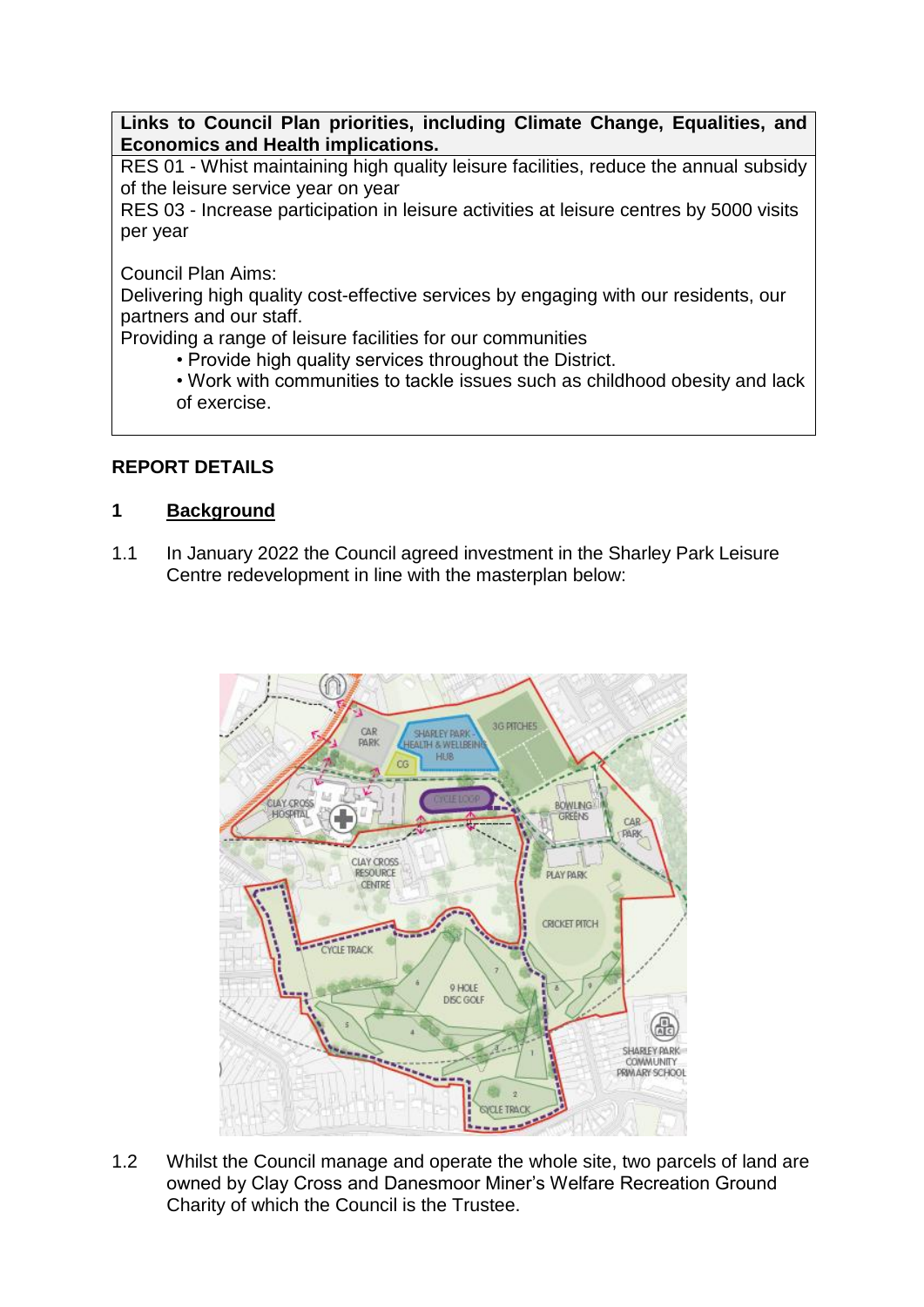1.3 These parcels of land are identified on the plans below. One parcel is registered with the Land registry shown on the plan below coloured in green. This is the land which the proposed footpath/cycle path crosses.



1.4 The second area of land is unregistered shown in white on the plan below. This is the land the proposed 3G pitch is to be installed on and the footpath/cycle path crosses.



#### 2 **Reasons for Recommendation**

2.1 Through the Council's trustee responsibility install and provide improvements in the interests of social welfare a recreation ground for the benefit of the inhabitants of the Parish of Clay Cross and the neighbourhood thereof without